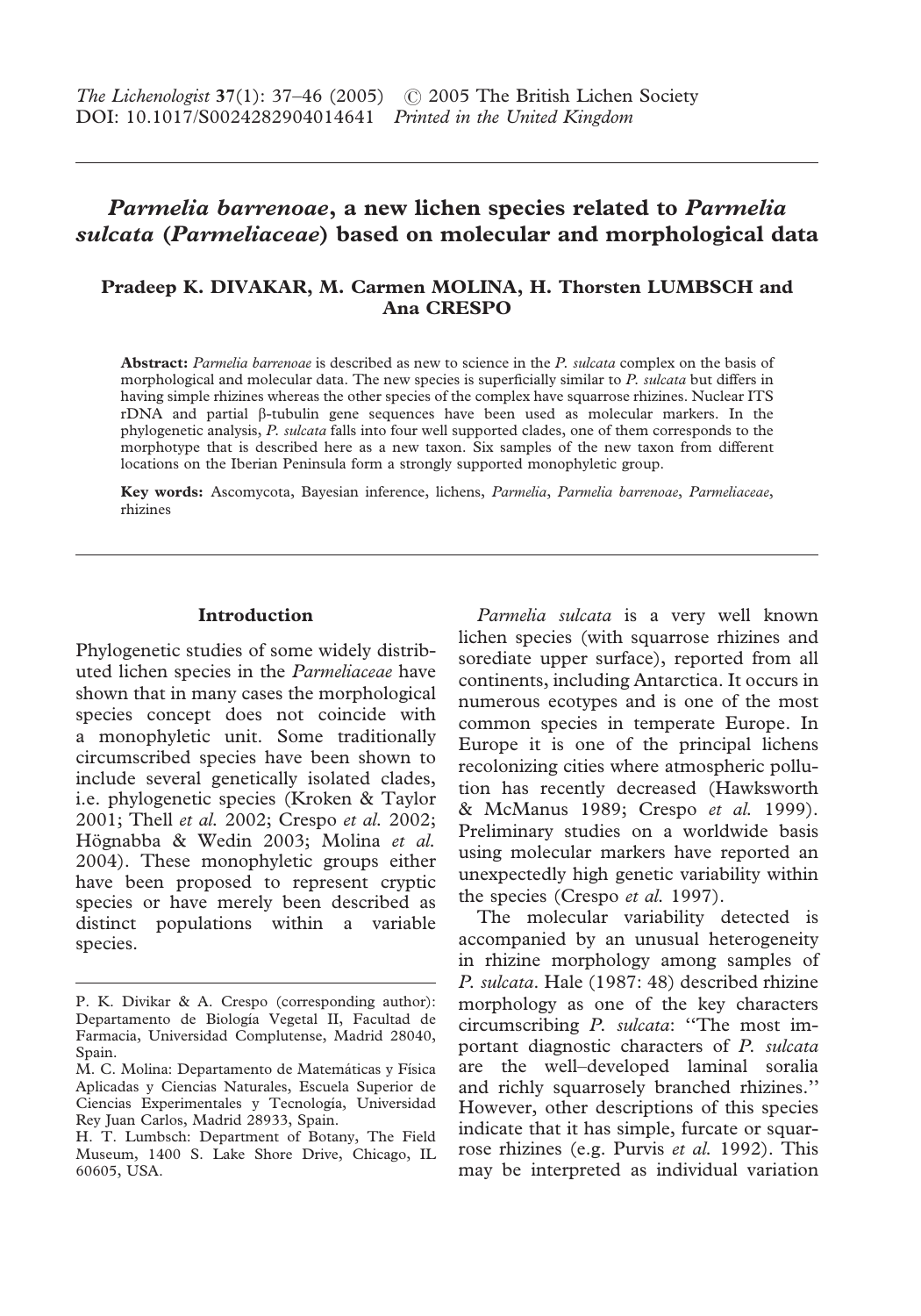due to age or ecological conditions. However, it has been shown that thalli with rhizines of the squarrose type show a perpendicular secondary ramification from early stages of thallus development (Molina *et al.* 2004). On the other hand, the furcate type of ramification does not form perpendicular secondary branches, suggesting that different rhizine-types are involved.

Contrary to their utility in other parmelioid genera, rhizines have not been used as an important taxonomic character in *Parmelia*, with the exception of recent combined molecular and morphological studies (Molina *et al.* 2004). Although the type of rhizines may vary within monophyletic groups of this genus, it may still be taxonomically informative at specific level. The objective of this work is to test the hypothesis that rhizine morphology is a useful diagnostic character at the species level in *Parmelia*, and in particular to examine whether samples of *P. sulcata* with simple rhizines form a phylogenetically distinct group. Fresh material collected from different regions of the Iberian Peninsula and other areas has been studied using two molecular markers (ITS and  $\beta$ -tubulin sequences).

# **Material and Methods**

### **Taxon sampling**

Thirty-one specimens representing 16 species of *Parmelia* s. str., were used in this study and sequence data from a part of the protein coding  $\beta$ -tubulin gene and nuITS rDNA were collected. Details of the material, area of collection, and location of voucher specimens, are presented in Table 1. Specimens were air-dried at room temperature. *Parmelia laevior*, *P. pseudolaevior* and *P. signifera* were used as out-group. The out-group selection was based on the previous work of Molina *et al.* (2004).

#### **DNA extraction and PCR amplification**

Small samples prepared from freshly collected and frozen herbarium specimens were ground with sterile glass pestles. Total genomic DNA was extracted using the DNeasy Plant Mini Kit (Qiagen) according to the manufacturer's instructions with the slight modifications described in Crespo *et al*. (2001). Dilutions of the total DNA were used for PCR amplifications of the genes coding for the nuclear ITS rRNA and partial sequence of the protein coding  $\beta$ -tubulin gene. Fungal nuITS rDNA was amplified using the primers ITS1F (Gardes & Bruns 1993), ITS4 (White *et al.* 1990), and the protein coding  $\beta$ -tubulin gene was amplified using the primers Bt3-LM and Bt10-LM (Myllys *et al.* 2001). Amplifications were performed in 50 µl volumes containing a reaction mixture of 5  $\mu$ l of 10 × DNA polymerase buffer (Biotools) (containing  $MgCl<sub>2</sub>$  2 mM, 10 mM Tris-HCl, pH 8·0, 50 mM KCl, 1 mM EDTA,  $0.1\%$  Triton X-100), 1 µl of dinucleotide triphosphate (dNTPs), containing  $10 \text{ mM}$  of each base,  $2.5 \text{ µl}$  of each primer  $(10 \mu M)$ , 1.25  $\mu$ l of DNA polymerase  $(1 \text{ U } \mu l^{-1})$  and  $27.5 \mu l$  dH<sub>2</sub>O. Finally, 40  $\mu l$  of this mixture was added to  $10 \mu l$  of DNA of each sample.

The amplifications for ITS rDNA and the  $\beta$ -tubulin gene were carried out in an automatic thermocycler (Techne Progene) and performed using the following programmes: initial denaturation at  $94^{\circ}$ C for 5 min, and 30 cycles of: 94°C for 1 min, 54°C (ITS rDNA) or 55–58 °C ( $\beta$ -tubulin) for 1 min, 72 °C for 1.5 min, and a final extension at 72°C for 5 min.

The PCR products were subsequently purified using the Bioclean Columns kit (Biotools) according to the manufacturer's instructions. The purified PCR products were sequenced using the same amplification primers. The ABI Prism<sup>®</sup> Dye Terminator Cycle Sequencing Ready reaction kit (Applied Biosystems) was used and the following settings were carried out: denaturation for 3 min at  $94^{\circ}$ C and 25 cycles at:  $96^{\circ}$ C for 10 sec,  $50^{\circ}$ C for 5 sec and  $60^{\circ}$  for 4 min. Sequencing reactions were electrophoresed on a 3730 DNA analyzer (Applied Biosystems). Partial SSU rDNA, sometimes including an intron at the end of the 3' (SSU) were removed before the alignment. Sequence fragments obtained were assembled with SeqMan 4.03 (DNAStar) and manually adjusted.

#### **Sequence alignments**

An alignment procedure employing a linear Hidden Markov Model (HMM) for the alignment, as implemented in the software SAM (Karplus *et al.* 1998), has been used. Sequences of 31 specimens (Table 1) were aligned separately for the two genes. Regions that could not be aligned with statistical confidence were excluded from the phylogenetic analysis.

#### **Phylogenetic analysis**

The alignment was analysed using the programs PAUP\* 4.0b10 (Swofford 2003) and MrBAYES 3.0 (Huelsenbeck & Ronquist 2001). Character polarity was assessed with outgroup comparison, using *Parmelia laevior*, *P. pseudolaevior* and *P. signifera* as outgroup. The data were analysed using a Bayesian approach (Larget & Simon 1999; Huelsenbeck *et al.* 2000). Posterior probabilities were approximated by sampling trees using a Markov Chain Monte Carlo (MCMC) method. The posterior probabilities of each branch were calculated by counting the frequency of trees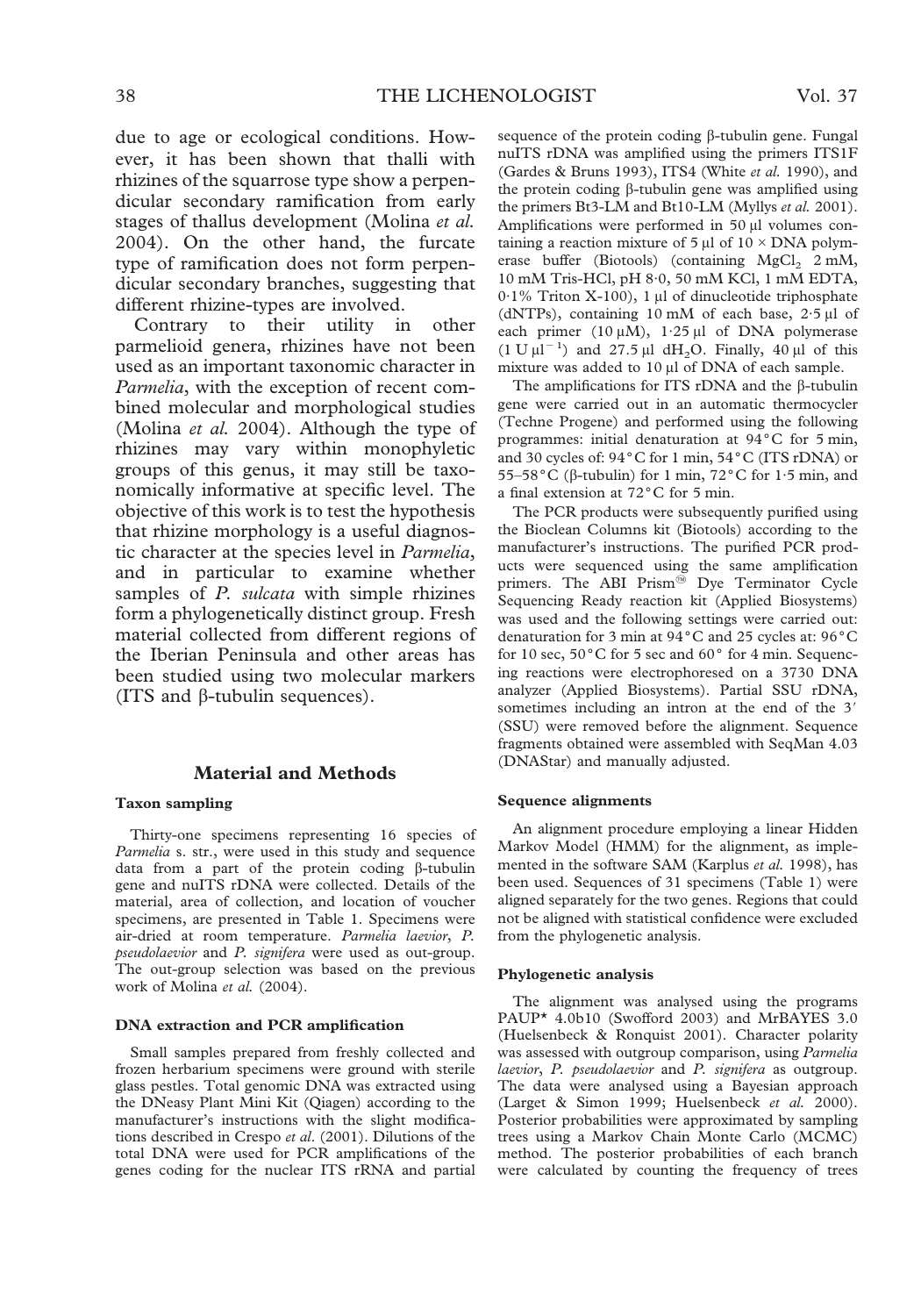| No.            |                  |                                                                       |                        | GenBank no. |                   |  |
|----------------|------------------|-----------------------------------------------------------------------|------------------------|-------------|-------------------|--|
|                | Species          | Locality and collector                                                | Voucher specimens      | <b>ITS</b>  | $\beta$ -tubulin  |  |
| 1              | P. squarrosa     | Forge Creek, USA, 628 m, Cregler                                      | MAF 7293               | AY036977*   | AY580308          |  |
| 2              | P. squarrosa     | Parson, USA, 826 m, Cregler                                           | <b>MAF 7270</b>        | AY036979*   | AY580309          |  |
| 3              | P. sulcata       | Oerkened, Sweden                                                      | Thell-Marth<br>SK-9921 | AF410840*   | AF410844*         |  |
| $\overline{4}$ | P. sulcata       | Ventorrillo (Madrid), Spain, 1500 m, Divakar                          | <b>MAF 9899</b>        | AY580313    | AY580310          |  |
| 5              | P. sulcata       | S. Gredos 1 (Ávila), Spain, 1300 m, Crespo                            | <b>MAF 9904</b>        | AY579445    | AY579460          |  |
| 6              | P. sulcata       | Ventorrillo (Madrid), Spain, 1500 m, Divakar                          | <b>MAF 9901</b>        | AY579447    | AY579462          |  |
| $\overline{7}$ | P. sulcata       | Herbeset (Castellón), Spain, 1140 m, Crespo, Barreno & Divakar        | MAF 10153              | AY579452    | AY579466          |  |
| 8              | P. sulcata       | Düsseldorf (Germany), Crespo                                          | MAF 10159              | AY579454    | AY579468          |  |
| 9              | P. sulcata       | Düsseldorf (Germany), Crespo                                          | MAF 10155              | AY579453    | AY579467          |  |
| 10             | P. barrenoae     | La Barranca (Madrid), Spain, 1400 m, Crespo                           | MAF 9750               | AY295103*   | AY295111*         |  |
| 11             | P. barrenoae     | La Barranca (Madrid), Spain, 1400 m, Crespo & Divakar                 | MAF 10151              | AY579444    | AY579459          |  |
| 12             | P. barrenoae     | S. Gredos 2 (Avila), Spain, 1300 m, Crespo                            | <b>MAF 9906</b>        | AY579446    | AY579461          |  |
| 13             | P. barrenoae     | Las Médulas (León), Spain, 850 m, Divakar                             | MAF 9905               | AY579448    | AY579463          |  |
| 14             | P. barrenoae     | Marvào (Sao Mamede), Portugal, 900 m, Crespo                          | <b>MAF 9900</b>        | AY579450    | AY579464          |  |
| 15             | P. barrenoae     | Herbeset (Castellón), Spain, 1140 m, Barreno, Crespo & Divakar        | MAF 10154              | AY579451    | AY579465          |  |
| 16             | P. sulcata       | Herbeset (Castellón), Spain, 1140 m, Barreno, Crespo & Divakar        | MAF 10152              | AY579455    | AY579469          |  |
| 17             | P. sulcata       | Herbes (Castellón), Spain, 1000 m, Barreno, Crespo & Divakar          | MAF 10157              | AY579456    | AY579470          |  |
| 18             | P. sulcata       | Caceres, Spain, 280 m, Crespo et al.                                  | <b>MAF 9902</b>        | AY579449    |                   |  |
| 19             | P. fertilis      | Hokkaido (Tokyo), Japan, 700 m, Hamada                                | <b>MAF 7282</b>        | AY036982*   | AF391143*         |  |
| 20             | P. cochleata     | Hokkaido (Tokyo), Japan, 700 m, Harada                                | <b>MAF 7280</b>        | AY036985*   |                   |  |
| 21             | P. pinnatifida   | Kola Peninsula, Russia, Schlensog                                     | <b>MAF 7274</b>        | AY036987*   | AF391134*         |  |
| 22             | P. saxatilis     | Kola Peninsula, Russia                                                | MAF 7276               | AY036989*   | AF391136*         |  |
| 23             | P. serrana       | El Escorial (Madrid), Spain, Crespo & Sancho                          | MAF 6885               | AF350040*   | AF391142*         |  |
| 24             | P. ernstiae      | Puerto de Corrales (Burgos), Spain, 1020, Crespo                      | MAF 9749               | AY295110*   | AY295117*         |  |
| 25             | P. omphalodes    | La Plataforma del Calvitero (Salamanca), Spain, 1800 m, Crespo et al. | <b>MAF 7062</b>        | AY036998*   | AF391131*         |  |
| 26             | P. adaugescens   | Hokkaido (Tokyo), Japan, 600 m, Hamada                                | <b>MAF 7277</b>        | AY036991*   | AF391146*         |  |
| 27             | P. submontana    | Segura de la Sierra (Madrid), Spain, 1520 m, Aragón                   | MAF 10233              | AY579457    | AY580311/AY580312 |  |
| 28             | P. discordans    | S. Aberdeen (Scotland), UK, Hawksworth                                | MAF 10232              | AY583212    | AY583213          |  |
| 29             | P. pseudolaevior | Hokkaido (Tokyo), Japan, Hamada                                       | <b>MAF 7290</b>        | AY036994*   | AF391147*         |  |
| 30             | P. laevior       | Hokkaido (Tokyo), Japan, 1560 m, Harada                               | <b>MAF 7278</b>        | AY036995*   | AF391148*         |  |
| 31             | P. signifera     | Molonglo Gorge (ACT), Australia, 550 m, Elix, Louwhoff & Molina       | <b>MAF 7283</b>        | AY037003*   | AF391149*         |  |

|  | TABLE 1. Specimens of Parmelia used in this study, with location, reference collection detail and GenBank accession numbers |  |  |  |  |  |  |  |  |  |  |  |  |
|--|-----------------------------------------------------------------------------------------------------------------------------|--|--|--|--|--|--|--|--|--|--|--|--|
|--|-----------------------------------------------------------------------------------------------------------------------------|--|--|--|--|--|--|--|--|--|--|--|--|

\*Sequences obtained from GenBank.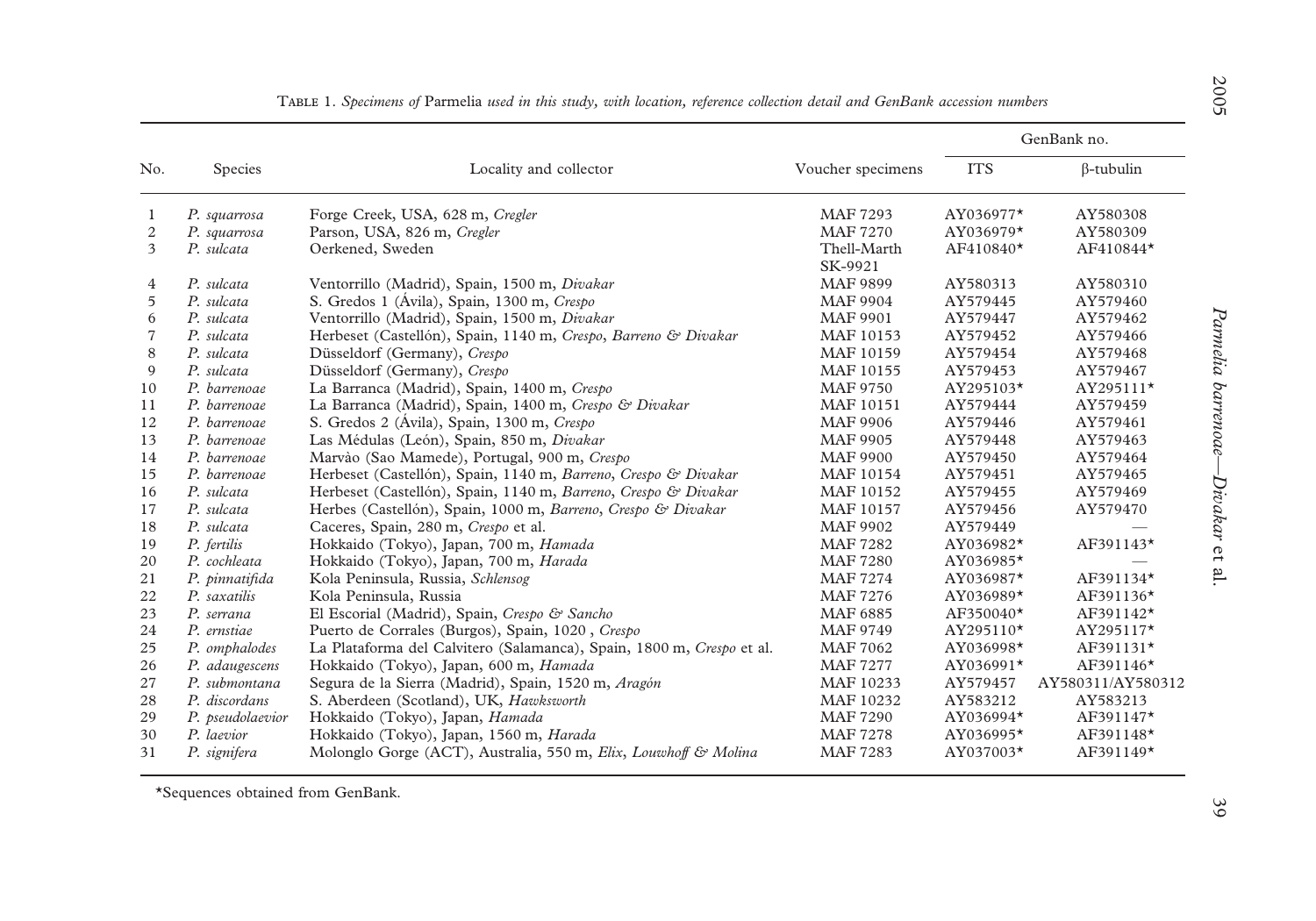that were visited during the course of the MCMC analysis.

The program MrBAYES was employed to sample the trees. The analysis was performed assuming the general time reversible model (Rodríguez *et al.* 1990) including estimation of invariant sites and assuming a discrete gamma distribution with six rate categories (GTR+I+G) for single-genes and the combined analyses. No molecular clock was assumed. A run with 2 000 000 generations starting with a random tree and employing 12 simultaneous chains was executed. Every 100th tree was saved into a file.

We plotted the log-likelihood scores of sample points against generation time using TRACER 1.0 (http:// evolve.zoo.ox.ac.uk/software.html?id=tracer) and determined that equilibrium was achieved when the loglikelihood values of the sample points reached a stable equilibrium value (Huelsenbeck & Ronquist 2001). The initial 1000 trees were discarded as burn-in before equilibrium was reached. Using PAUP\*, majority-rule consensus trees were calculated from 19 000 trees sampled after reaching likelihood convergence to calculate the posterior probabilities of the tree nodes. Unlike nonparametric bootstrap values (Felsenstein 1985), these are estimated probabilities of the clades under the assumed model (Rannala & Yang 1996) and hence posterior probabilities equal to and above 95% are considered significant supports. Phylogenetic trees were drawn using TREEVIEW (Page 1996).

A Bayesian approach to examine the heterogeneity in phylogenetic signal between the two data partitions (Buckley *et al.* 2002) was used. For the two genes and the concatenated analyses, the set of topologies reaching 0·95 posterior probability was estimated. The combined analysis topology was then compared for conflict with the 0·95 posterior intervals of the single gene analyses. If no conflict was evident, it was assumed that the two data sets were congruent and could be combined. If conflict was evident, the two data sets were interpreted as incongruent and thus the combined analysis might be potentially misleading (Bull *et al.* 1993).

#### **Hypothesis testing**

Since the phylogenetic analysis is incongruent with the current concept of *Parmelia sulcata* in suggesting that group  $A$  ( $=P$ . *barrenoae*) is a different species, we tested whether our data are sufficient to reject an alternative topology of a monophyletic *P. sulcata* s. lat. (i.e. including groups A, B1, B2 and C). Such a topology might be present in suboptimal trees not sampled or not present in the 50% majority-rule consensus tree of the MCMC sampling, which may not be significantly worse than the obtained topology.

For the hypothesis testing two different methods were used: (1) a Bayesian hypothesis testing following Ihlen & Ekman (2002) and Lumbsch *et al.* (2004), and the expected likelihood weighting approach (ELW) by Strimmer & Rambaut (2002). For the Bayesian hypothesis testing a run of 500 000 generations was performed with the same settings as in the estimation of the phylogeny using the combined data set. Four thousand trees at the equilibrium state for the null hypothesis were used from this analysis. The probability of the null hypothesis being correct was calculated by counting the presence of this topology in the MCMC sample (Lewis 2001). The frequency of trees in the MCMC sample agreeing with the null hypothesis was calculated using the filter command in PAUP\* with a certain constraint describing the null hypothesis.

However, it may be argued that using posterior probabilities with a flat topology prior may not be appropriate to reject an alternative topology. The sum of probabilities of trees agreeing with the hypothesis is close to zero at the beginning of the analysis. Thus a low posterior probability in the hypothesis testing may either mean that the hypothesis is unlikely (and this is how we interpreted it) or that the data are not sufficient to move the posterior probability from the prior. Although we feel that the latter interpretation is highly unlikely, we performed a second hypothesis using the ELW approach (Silberman *et al.* 2002; Simpson *et al.* 2002; Strimmer & Rambaut 2002; Andersen & Ekman 2004). We have used this instead of parametric bootstrapping that we used previously (e.g. Schmitt *et al.* 2001, Lumbsch *et al.* 2002), since parametric bootstrapping was shown to be overly prone to reject alternative topologies (Simpson *et al.* 2002; Strimmer & Rambaut 2002). The ELW test employs expected likelihood weights as a measure of confidence and is claimed to be relatively robust against model misspecifications. The expected likelihood weights are measured across a sample of trees, averaged over a number of bootstrap replicates. To calculate confidence intervals for the optimal tree, two PERL scripts (elw.pl and calcwts.pl) available from http://hades.biochem. dal.ca/Rogerlab/Software/software.html (Silberman *et al.* 2002) were used in MacPerl in addition to SEQBOOT in the PHYLIP 3.6 software package (Felsenstein 2002) and PAUP\* 4.0b10 (Swofford 2003). One thousand replicates were analyzed in PAUP\* on a tree sample of 200 unique trees, including the best tree agreeing with the null hypothesis, the unconstrained ML tree, and 198 trees with the highest likelihood in the MCMC tree sample. The 95% confidence interval based on these 200 trees was calculated with substitution model parameters reestimated for each replicate over a Jukes-Cantor corrected neighbourjoining topology.

#### **Morphology**

The lower surfaces of specimens were examined to determine the type of rhizines (i.e. squarrose *vs* simple or furcate) using a Leica Wild M8 dissecting microscope. Lobe shape and width were studied under the same microscope, and width measured to the nearest 0·1 mm using a CBS Beck Kassel calibrated 8-fold magnifier; at least ten measurements were made on the various specimens in the *P. sulcata–P. barrenoae* complex.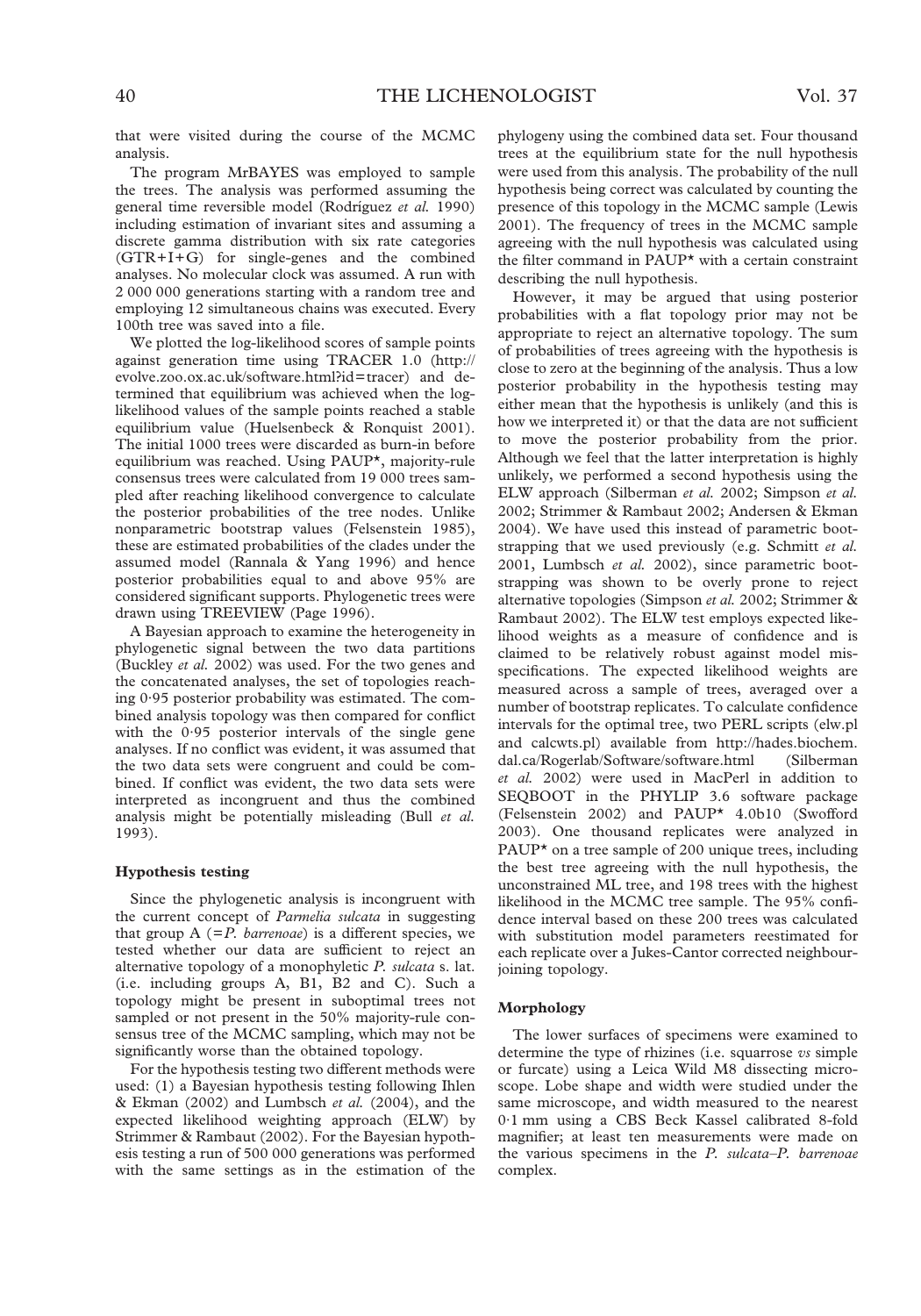#### **Chemistry**

Chemical constituents were identified by thin layer chromatography using standard methods (Culberson 1972; Culberson & Johnson 1982; Elix & Ernst-Russell 1993).

# **Results**

A total of 17 new partial  $\beta$ -tubulin gene, and 16 new nuclear ITS rDNA sequences were generated. Thirty-five sequences were downloaded from Genbank and aligned with the former ones resulting in an alignment of 31 taxa (Table 1). A matrix consisting of 774 unambiguously aligned  $\beta$ -tubulin basepairs and 511 nu ITS positions was produced. Three hundred and sixty-six characters were variable.

The two separate analyses did not show any incongruence at a significance level of *P*=0·95 and hence only the combined analysis is described here. The likelihood parameters in the sample had the following average values ( $\pm$  one standard deviation): likelihood (LnL) = -4810·242 ( $\pm$  0·212), base frequencies  $\pi(A)=0.204$  ( $\pm 0.0015$ ),  $\pi(C)=0.283$   $(\pm 0.0017), \pi(G)=0.249$  $(\pm 0.0017)$ ,  $\pi(T)=0.264$  ( $\pm 0.0017$ ), rate matrix  $r(AC)=2.78$   $(\pm 0.047)$ ,  $r(AG)=$ 7.777 ( $\pm$  0.127), r(AT)=3.175 ( $\pm$  0.564),  $r(CG)=2.026$   $(\pm 0.384)$ ,  $r(CT)=18.19$  $(\pm 0.314)$ , r(GT)=1, the gamma shape parameter alpha= $1.05$  ( $\pm 0.184$ ), and the pinvar= $0.364$  ( $\pm 0.0323$ ).

The combined tree (Fig. 1) showed two main monophyletic clades. The *P. sulcata* clade, made up of all the *P. sulcata* samples (including those with simple rhizines), together with *P. squarrosa* and *P. fertilis*, forms a strongly supported  $(1.00 \text{ pp.})$  monophyletic group. Within this clade there are three well-supported groups (A–C in Fig. 1). Group A includes all the samples with simple rhizines described here as *P. barrenoae*. Group B includes samples of the North American *P. squarrosa* and seven samples of *P. sulcata*; the latter falling again into two well supported clades (groups B1 & B2). The relationship of *P. fertilis* is unresolved. Three samples of *P. sulcata* (group C) are basal within the *P. sulcata* clade.

The second major clade includes the *P. saxatilis* group as circumscribed by Molina *et al.* 2004 (including *P. adaugescens*, *P. discordans*, *P. ernstiae*, *P. omphalodes*, *P. pinnatifida*, *P. saxatilis*, *P. serrana* and *P. submontana*). This group is strongly supported (1·00 pp.). However, the position of *P. cochleata* appears as uncertain in the analysis; it is basal to the *P. saxatilis* group, but this relationship lacks support.

Two hypothesis tests were performed to determine whether a clade of groups A, B1, B2 and C is monophyletic. This null hypothesis was rejected by the Bayesian hypothesis testing at  $P \le 0.001$ . In the ELW test the best tree agreeing with a monophyletic *P. sulcata* was found to be outside the 95% confidence set. Consequently, both tests rejected a monophyly of *P. sulcata* s. lat.

# **Discussion**

In our analysis the distinction of the *P. saxatilis* and *P. sulcata* groups as proposed by Molina *et al.* (2004) is strongly supported. The species in the *P. sulcata* group are morphologically defined by the presence of squarrose rhizines with the notable exception of *P. barrenoae* (Group A) with simple or furcate rhizines.

The samples of group A, in addition to their deviating rhizine-type also share further morphological similarities. They possess more superficial soralia and longer and revolute older lobes compared with *P. sulcata*. In well-developed specimens the lower surface is turned over and can be easily seen from the upper side. This revolute lobe morphology is different from the convoluted or contorted lobes of *P. submontana*, belonging to the *P. saxatilis* clade, which also has simple rhizines. Moreover, *P. submontana* has pustulate orbicular soralia (dactyls *sensu* Elix 1994). Consequently, we interpret clade A of the *P. sulcata* complex, as a separate species, which is described below.

The samples with simple rhizines were collected from relatively humid localities (800–1500 m altitude, Table 1) in different Mediterranean regions of the Iberian Penin-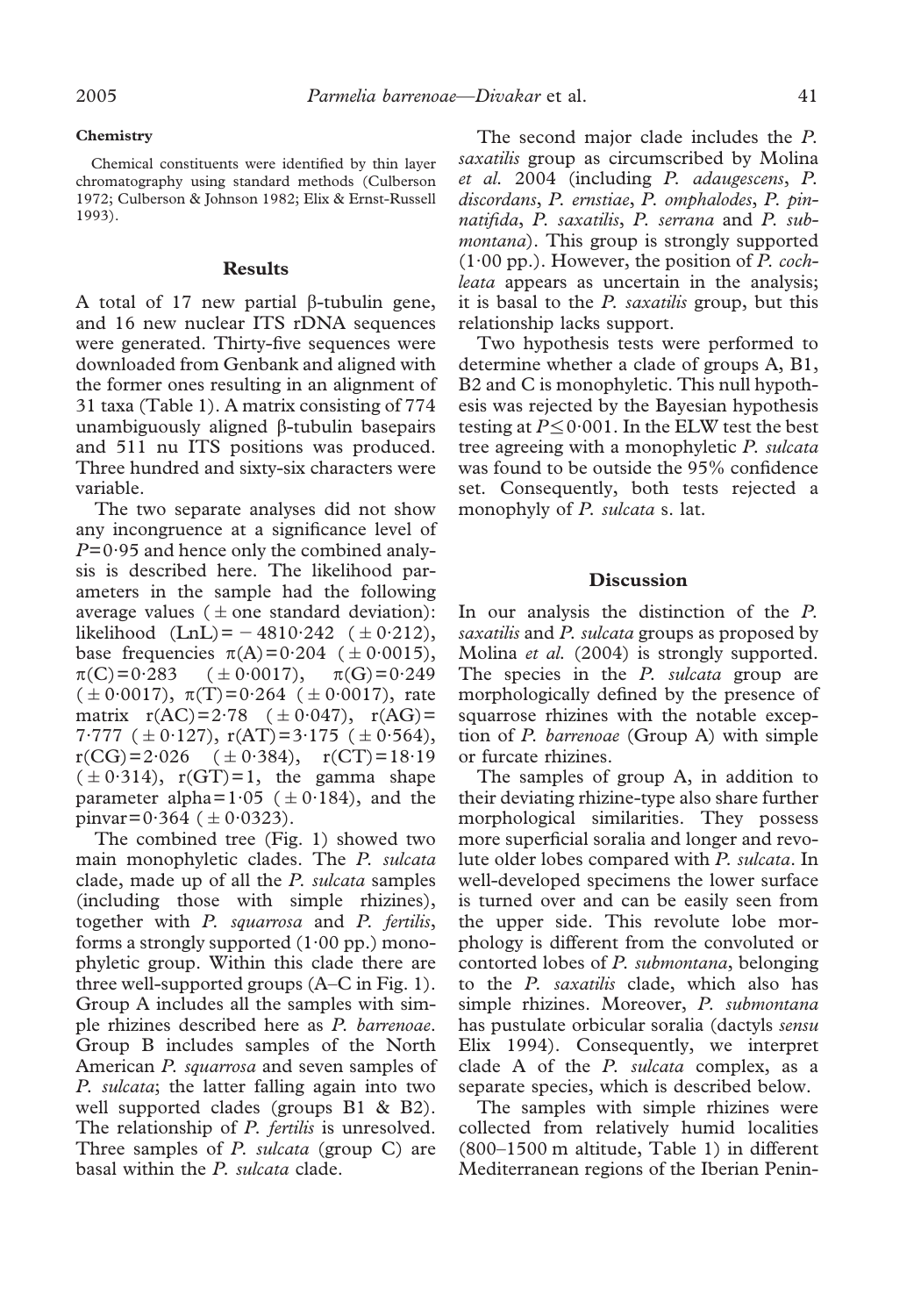

FIG. 1. 95% majority rule consensus tree of 19 000 trees visited during a B/MCMC tree sampling procedure. Numbers at nodes are posterior probabilities values above or equal to 95%.

sula. In most of the localities these samples were sympatric with other *P. sulcata* populations. Although the distributional area of the new taxon remains poorly known, we

suggest that material should be checked for its presence in the south of Great Britain and also in other Mediterranean or sub-Mediterranean regions of Europe and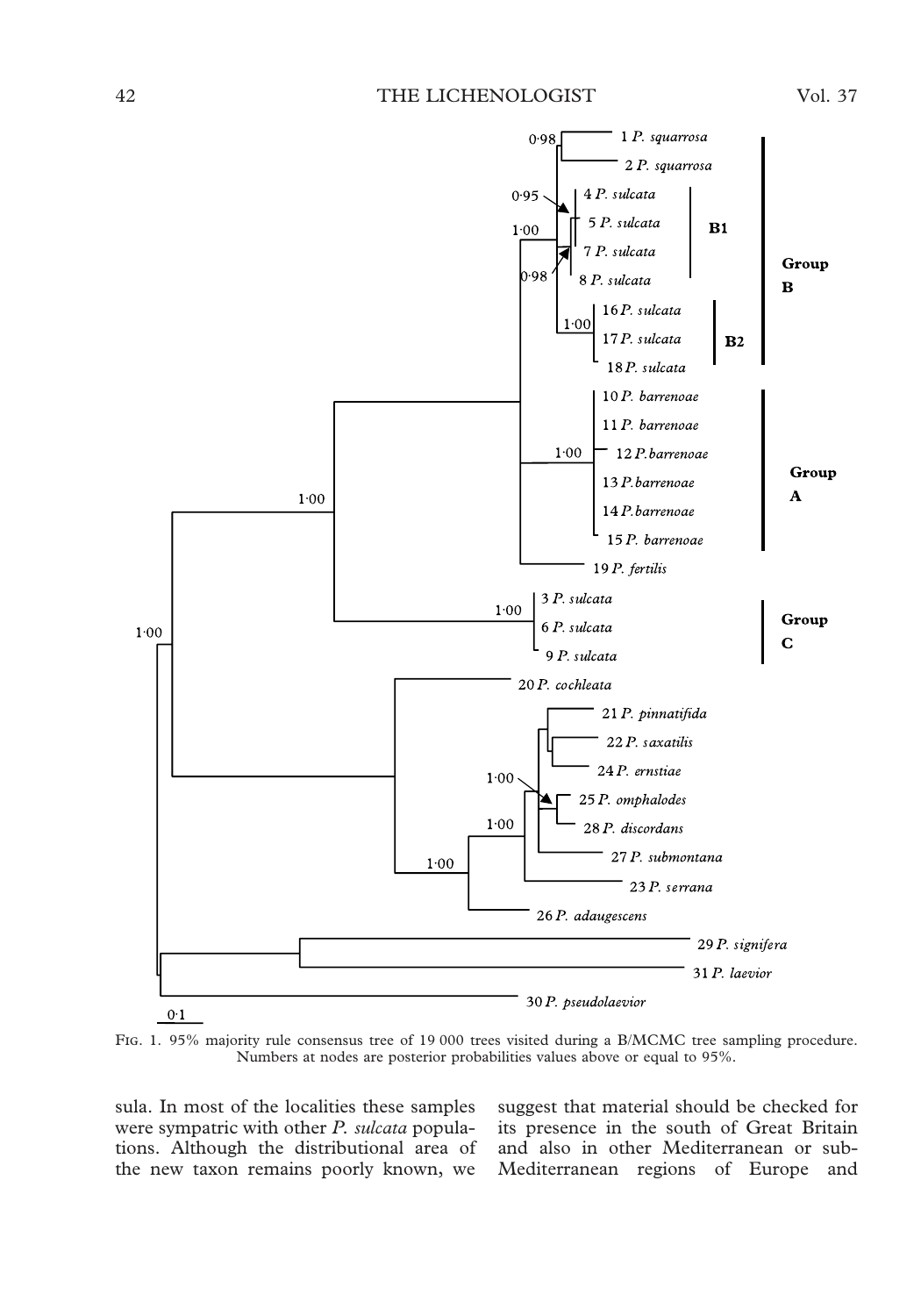Africa. It is interesting to note that most Australian and North American authors mention the squarrose type of rhizines as one descriptive feature of *P. sulcata* (Hale, 1987; Hale & Cole, 1988; Elix 1994; Brodo *et al.* 2001), whereas most European lichen floras (e.g Harmand, 1909; Ozenda & Clauzade 1970) do not mention the rhizines as a significant character for the species differentiation. This suggests that *P. barrenoae* may be absent in Australia and America.

Three additional monophyletic groups are present among samples referred to as *P. sulcata* (groups B1, B2 and C). All of these groups have squarrose rhizines. Morphologically these three groups are very similar but include collections from geographically distant regions. We refrain from describing these groups here as distinct species until further molecular data from more samples throughout the distribution area of *P. sulcata* are available. One molecular character that may distinguish group B2 is the presence of a group I intron at position 1516 of the SSU nuclear ribosomal DNA in the three specimens studied. This intron was absent in the other specimens of *P. sulcata.*

The presence of several phylogenetically distinct clades in widely distributed species (Grube & Kroken 2000) and more precisely in *Parmeliaceae*, for example in *Letharia* (Kroken & Taylor 2001) and in *P. saxatilis* (Crespo *et al.* 2002; Molina *et al.* 2004) has been previously reported. Moreover, Crespo *et al.* (1997, 1999) reported genetic variability in *P. sulcata* by comparing lengths of PCR products of the ITS (plus SSU 3' end) region in over 200 samples from different parts of the world. Our study agrees with the previous studies in showing that *P. sulcata* as circumscribed by morphology is a species complex including several cryptic species. Further data from a large number of populations are necessary to circumscribe these cryptic species. However, the population with simple rhizines (group A, Fig. 1) can hardly be considered cryptic but is a welldefined and recognizable species that is described below.



F. 2. *Parmelia barrenoae* Divakar, M. C. Molina & A. Crespo, holotype (MAF 9906).

## **Taxonomy**

# **Parmelia barrenoae Divakar, M. C. Molina & A. Crespo sp. nov.**

Similis *Parmeliis sulcatae* sed differt in rhizinae simplices et lobis revolutis et in sequences moleculares ITS et -tubulin.

Typus: Spain, Ávila, Sierra de Gredos, Navalperal de Tormes, Cruz del Gallo, 1300 m, on *Quercus pyrenaica*. 6 September 2003, *A. Crespo* (MAF 9906—holotypus; BM, GZU, UPS—isotypi)

# (Fig. 2)

*Thallus* adnate to loosely adnate, 5–10 cm diam., lobes contiguous to overlapping and imbricate, apically rounded to sublinear, short, 2–7 mm wide, older lobes becoming revolute. Upper surface glaucous grey to whitish grey, finely foveolatae, becoming reticulately cracked. *Pseudocyphellae* laminal and marginal effigurate, numerous, marginal pseudocyphellae subcontinuous, laminal pseudocyphellae linear to irregular shaped mainly on ridges, separate in the centre but forming a network near periphery. *Soralia* sparse, laminal, developed from old cracked pseudocyphellae, linear to irregular in shaped, soredia granular. *Medulla* white. *Rhizines* on black lower surface moderately abundant, simple to furcately branched, not squarrose, 1–2 mm long.

*Apothecia* and *pycnidia* not seen.

*Chemistry.* Cortex K+ yellow; medulla K+ yellow turning red,  $C -$ , PD+ red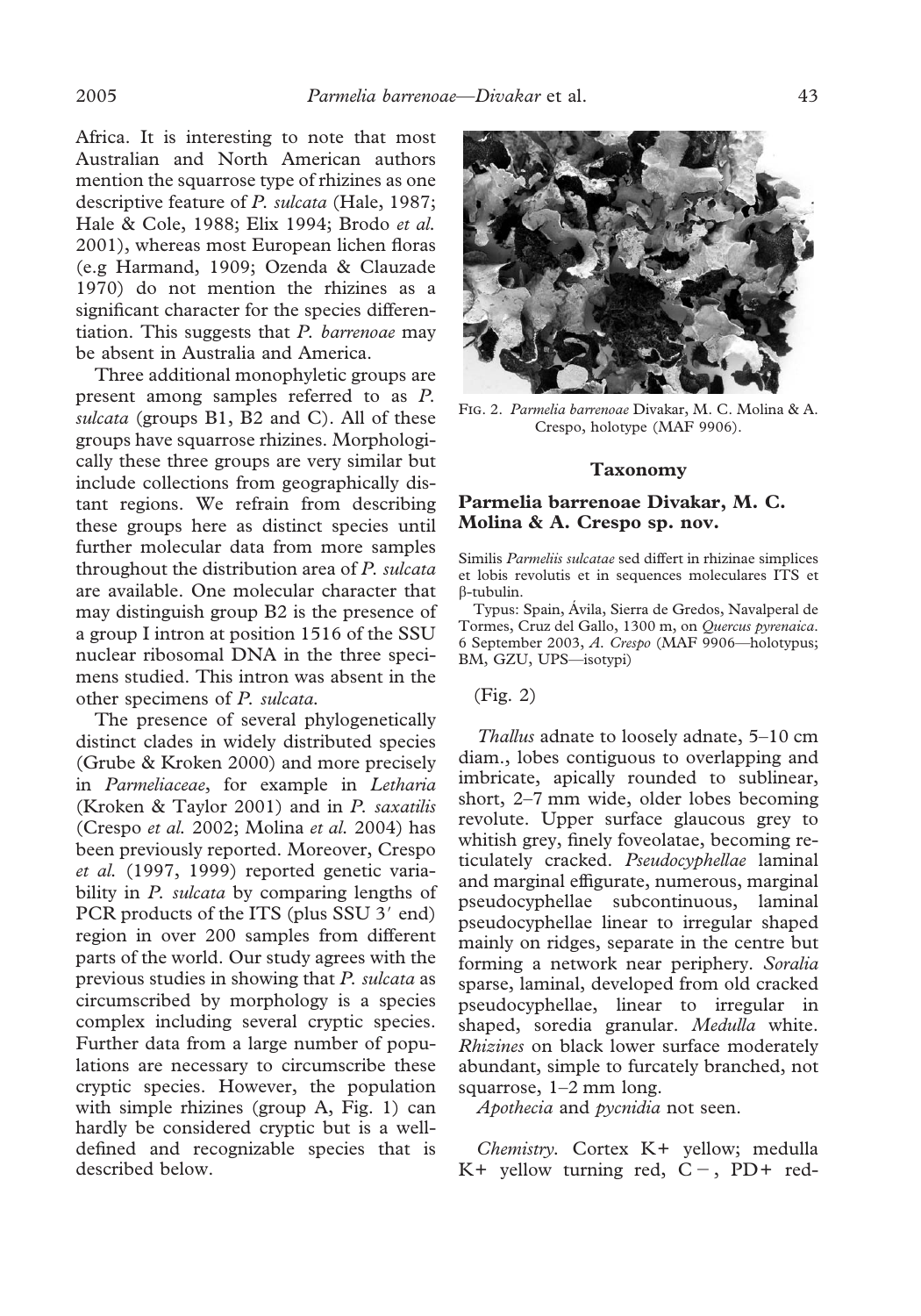orange; containing atranorin and salazinic acid.

*Etymology. Parmelia barrenoae* is named in honour of the Spanish lichenologist Eva Barreno, in recognition of her numerous contributions to lichenology and of her important contribution in developing Spanish lichenology.

*Ecology.* The species is widely distributed on oak bark, conifers and occasionally on rocks mostly in open and sunny places. The species occurs in Mediterranean areas at moderately high altitude between 800– 1800 m, and is frequent in meso- and supra-Mediterranean belts (Rivas-Martínez *et al.* 2002), especially on *Quercus ilex* ssp. *ballota*, *Q. pyrenaica* and *P. sylvestris*; usually it is associated with *P. serrana.*

*Distribution.* So far, the species is known from several regions in the centre of the Iberian Peninsula, where it is locally common.

*Observations. Parmelia barrenoae* is characterized by simple to furcate rhizines, scarce laminal soralia, revolute older lobes, and the presence of salazinic acid. The presence of laminal soralia and salazinic acid are reminiscent of *Parmelia sulcata*. However, *Parmelia sulcata* differs in having richly branched, squarrose rhizines. In addition, older lobes of *P. barrenoae* are revolute and soralia are only laminar and less developed than those of *P. sulcata* (pseudocyphellae soon forming marginal and laminar soralia). *Parmelia barrenoae* could also be confused with *P. submontana* since both are sorediate and have simple to furcate rhizines. However, the soralia of *P. submontana* differ in having a dactylate, orbicular shape (isidioid or pustular soralia) and long, separate, convolute lobes (Hale 1987; Elix 1994). The two species are not closely related as shown by the molecular analysis (Fig. 1).

The authors are indebted to Jack Elix, David Hawksworth, Imke Schmitt and an anonymous reviewer for helpful comments on the manuscript. We also thank several colleagues (Table 1) for providing samples for the analysis. We especially wish to thank Stefan Ekman for his excellent and rapid 'online' help with our initial problems with the ELW test. This project has been supported by the Spanish Ministry of Science and Technology through the project REN2001-1272GLO, and by the Ministry of Educación Cultura y Deporte through a sabbatical grant (SAB2001-0141) to P.K.D. Sequencing was carried out at the Unidad de Genómica (Parque Científico de Madrid).

#### **REFERENCES**

- Andersen, H. L. & Ekman, S. (2004) Phylogeny of the *Micareaceae* inferred from nrSSU DNA sequences. *Lichenologist* **36:** 27–35.
- Brodo, I. M., Sharnoff, S. D. & Sharnoff, S. (2001) *Lichens of North America*. New Haven & London: Yale University Press.
- Buckley, T. R., Arensburger, P., Simon, C. & Chambers, G. K. (2002) Combined data, Bayesian phylogenetics, and the origin of the New Zealand cicada genera. *Systematic Biology* **51:** 4–18.
- Bull, J. J., Huelsenbeck, J. P., Cunningham, C. W., Swofford, D. L. & Waddell, P. J. (1993) Partitioning and combining data in phylogenetic analysis. *Systematic Biology* **42:** 84–397.
- Crespo, A., Blanco, O. & Hawksworth, D. L. (2001) The potential of mitochondrial DNA for establishing phylogeny and stablising generic concepts in the parmelioid lichens. *Taxon* **50:** 807–819.
- Crespo, A., Bridge, P. D., Cubero, O. F. & Hawksworth, D. L. (1997) Determination of genotypic variability in the lichen-forming fungus *Parmelia sulcata*. In *Progress and Problems in Lichenology in the Nineties* (R. Türk & R. Zorer, eds): 73–79. Berlin: J. Cramer.
- Crespo, A., Bridge, P. D., Hawksworth, D. L., Grube, M. & Cubero, O. F. (1999) Comparison of rRNA genotype frequencies of *Parmelia sulcata* from long established and recolonizing sites following sulphur dioxide amelioration. *Plant Systematics and Evolution* **217:** 177–183.
- Crespo, A., Molina, M. C., Blanco, O., Schroeter, B., Sancho, L. G. & Hawksworth, D. L. (2002) rDNA ITS and  $\beta$ -tubulin gene sequence analyses reveal two monophyletic groups within the cosmopolitan lichen *Parmelia saxatilis*. *Mycological Research* **106:** 788–795.
- Culberson, C. F. (1972) Improved conditions and new data for the identification of lichen products by a standardized thin-layer chromatographic method. *Journal of Chromatography* **72:** 113–125.
- Culberson, C. F. & Johnson, A. (1982) Substitution of methyl *tert.*-butyl ether for diethyl ether in the standardized thin-layer chromatographic method for lichen products. *Journal of Chromatography* **238:** 483–487.
- Elix, J. A (1994) *Parmelia. Flora of Australia* **55:** 114– 124.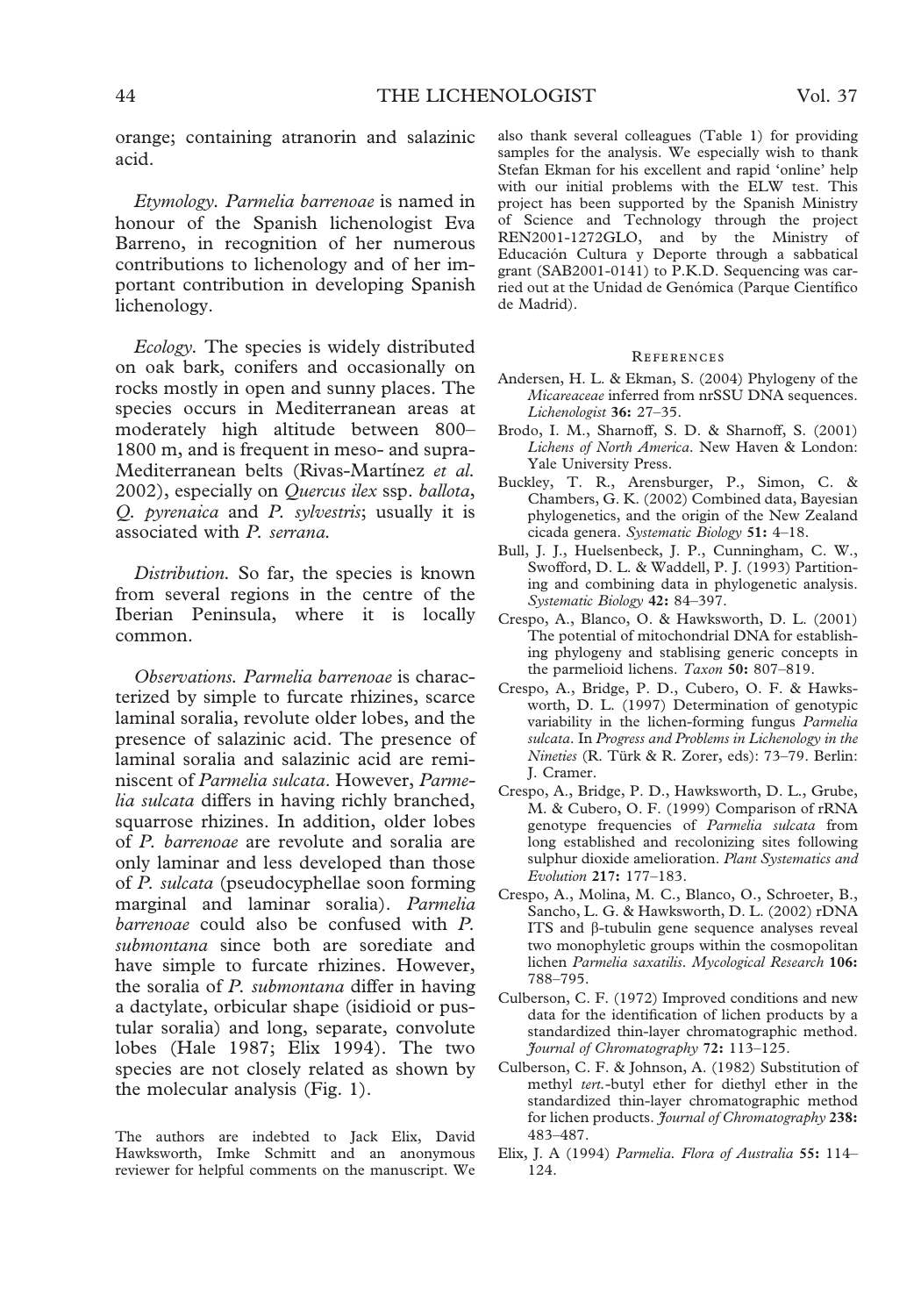- Elix, J. A. & Ernst-Russell, K. D. (1993) *A Catalogue of Standardized Thin Layer Chromatographic Data and Biosynthetic Relationships for Lichen Substances*, 2nd Edn. Canberra: Australian National University.
- Felsenstein, J. (1985) Confidence limits on phylogenies: an approach using the bootstrap. *Evolution* **39:** 783–791.
- Felsenstein, J. (2002) *PHYLIP* (*Phylogeny Inference Package*) *version 3.6.* University of Washington, WA: distributed by the author.
- Gardes, M. & Bruns, T. D. (1993) ITS primers with enhanced specificity for basidiomycetesapplication to the identification of mycorrhizae and rust. *Molecular Ecology* **2:** 113–118.
- Grube, M. & Kroken, S. (2000) Molecular approaches and the concept of species and species complexes in lichenized fungi. *Mycological Research* **104:** 1284–1294.
- Hale, M. E. (1987) A monograph of the lichen genus *Parmelia* Acharius *sensu stricto* (Asocmycotina: *Parmeliaceae*). *Smithsonian Contributions to Botany* **66:** 1–55.
- Hale, M. E., & Cole, M. (1988) *Lichens of California*. California Natural History Guides: 54. Berkeley: University of California Press.
- Harmand, J. (1909) *Lichens de France. Catalogue Systématique et Descriptif. II. Lichenaces.*, Paris: P. Klincksieck.
- Hawksworth, D. L. & McManus, P. M. (1989) Lichen recolonization in London under conditions of rapidly falling sulphur dioxide levels, and the concept of zone skipping. *Botanical Journal of the Linnean Society* **100:** 99–109.
- Högnabba, F. & Wedin, M. (2003) Molecular phylogeny of the *Sphaerophorus globosus* species complex. *Cladistics* **19:** 224–232.
- Huelsenbeck, J. P. & Ronquist, F. (2001) MrBAYES: Bayesian inference of phylogenetic trees. *Bioinformatics* **17:** 754–755.
- Huelsenbeck, J. P., Rannala, B. & Masly, J. P. (2000) Accommodating phylogenetic uncertainty in evolutionary studies. *Science* **288:** 2349–2350.
- Ihlen, P. G. & Ekman, S. (2002) Outline of phylogeny and character evolution in *Rhizocarpon* (*Rhizocarpaceae*, lichenized Ascomycota) based on nuclear ITS and mitochondrial SSU ribosomal DNA sequences. *Biological Journal of the Linnean Society* **77:** 535–546.
- Karplus, K., Barrett, C. & Hughey, R. (1998) Hidden Markov models for detecting remote protein homologies. *Bioinformatics* **14:** 846–856.
- Kroken, S. & Taylor, J. W. (2001) A gene genealogical approach to recognize phylogentic species boundaries in the lichenized fungus *Letharia*. *Mycologia* **93:** 38–53.
- Larget, B. & Simon, D. L. (1999) Markov chain Monte Carlo algorithms for the Bayesian analysis of phylogenetic trees. *Molecular Biology and Evolution* **16:** 750–759.
- Lewis, P. O. (2001) Phylogenetic systematics turns over a new leaf. *Trends in Ecology and Evolution* **16:** 30–37.
- Lumbsch, H. T., Schmitt, I., Palice, Z., Wiklund, E., Ekman, S. & Wedin, M. (2004) Supraordinal phylogenetic relationships of the *Lecanoromycetes* based on a Bayesian analysis of combined nuclear and mitochondrial sequences. *Molecular Phylogenetics and Evolution* **31:** 822–832.
- Lumbsch, H. T., Wirtz, N., Lindemuth, R. & Schmitt, I. (2002) Higher level phylogenetic relationships of euascomycetes (Pezizomycotina) inferred from a combined analysis of nuclear and mitochondrial sequence data. *Mycological Progress* **1:** 57–70.
- Molina, M. C., Crespo, A., Blanco, O., Lumbsch, H. T. & Hawksworth, D. L. (2004) Phylogenetic relationships and species concepts in *Parmelia* s. str. (*Parmeliaceae*) inferred from nuclear ITS rDNA and β-tubulin sequences. *Lichenologist* 36: 37–54.
- Myllys, L., Lohtander, K. & Tehler, A. (2001) -tubulin, ITS and group I intron sequences challenge the species pair concept in *Physcia aipolia* and *P. caesia*. *Mycologia* **93:** 335–343.
- Ozenda, P. & Clauzade, G. (1970) *Les Lichens. Etude Biologique et Flore Illustre´e*. Paris: Masson & Cie, Editeurs.
- Page, R. D. M. (1996). Treeview: an application to display phylogenetic trees on personal computers*. Computer Applications in the Biosciences* **12:** 357–358.
- Purvis, O. W., Coppins, B. J., Hawksworth, D. L., James, P. W. & Moore, D. M. (1992) *The Lichen Flora of Great Britain and Ireland*. London: Natural History Museum Publications.
- Rannala, B. & Yang, Z. (1996) Probability distribution of molecular evolutionary trees: a new method of phylogenetic inference. *Journal of Molecular Evolution* **43:** 304–311.
- Rivas-Martínez, S., Diaz, T. E., Fernández-González, F., Izco, J., Loidi, J., Lousa, M. & Penas, A. (2002) Vascular plant communities of Spain and Portugal. *Itinera Geobotanica* **15:** 5–432.
- Rodríguez, F., Oliver, J. F., Marín, A., Medina, J. R. (1990) The general stochastic model of nucleotide substitution. *Journal of Theoretical Biology* **142:** 485–501.
- Schmitt, I., Messuti, M. I., Feige, G.B. & Lumbsch, H. T. (2001) Molecular data support rejection of the generic concept in the *Coccotremataceae* (Ascomycota). *Lichenologist* **33:** 315–321.
- Silberman, J. D., Simpson, A. G. B., Kulda, J., Cepicka, I., Hampl, V., Johnson, P. J. & Roger, A. J. (2002) Retortamonad flagellates are closely related to diplomonads—implications for the history of mitochondrial function in eukaryote evolution. *Molecular Biology and Evolution* **19:** 777–786.
- Simpson, A. G. B., Roger, A. J., Silberman, J. D., Leipe, D. D., Edgcomb, V. P., Jermiin, L. S., Patterson, D. J. & Sogin, M. L. (2002) Evolutionary history of 'early-diverging' eukaryotes: the excavate taxon *Carpediemonas* is a close relative of *Giardia*. *Molecular Biology and Evolution* **19:** 1782– 1791.